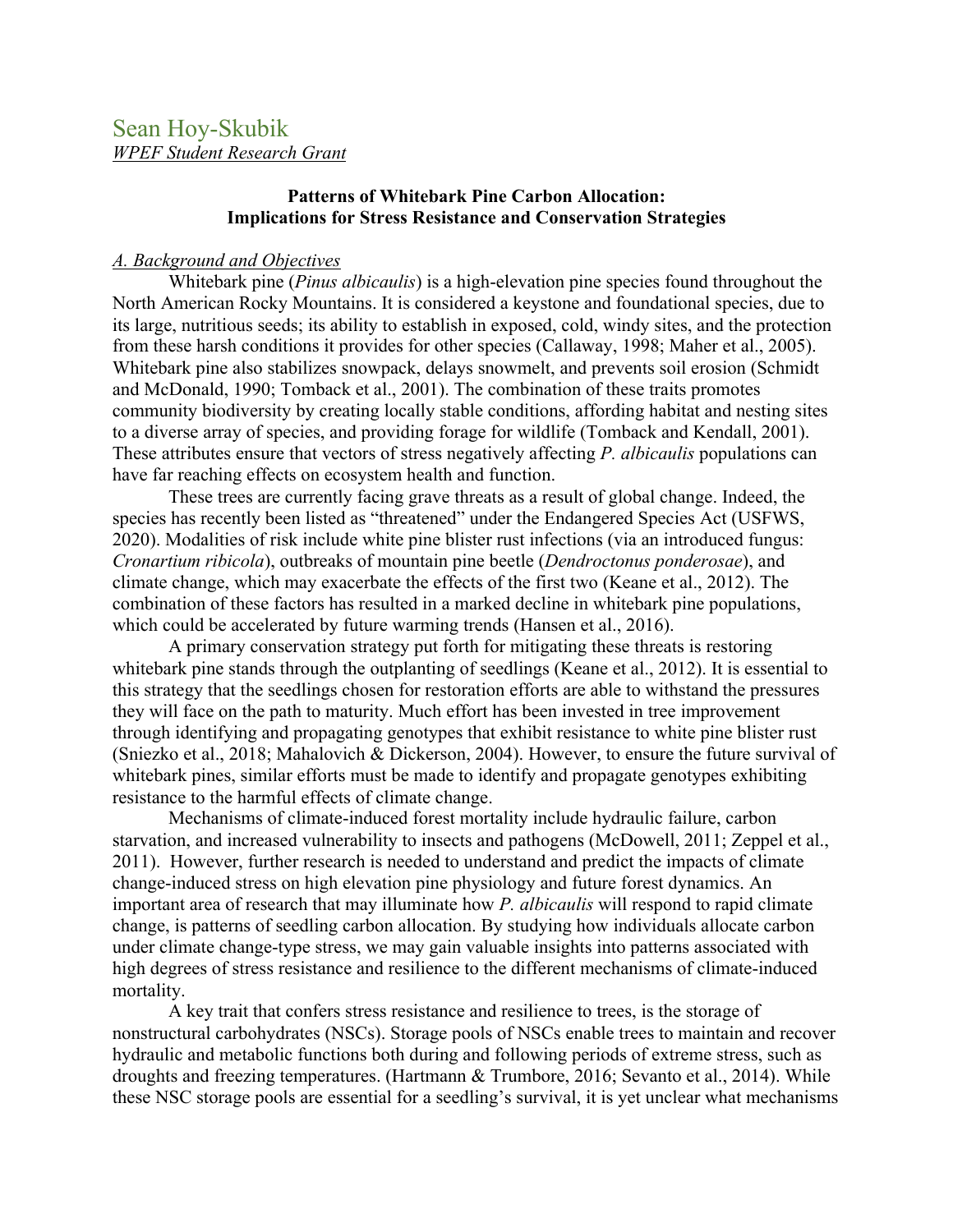affect variation in storage patterns, and the degree to which phenotypic plasticity and genetic adaption play a role in controlling storage. By examining the variation in NSC storage and allocation between whitebark pine populations and individuals under stress, we may be able to predict species' ability to tolerate or adaptively evolve in response to rapid environmental change. Additionally, NSC patterns associated with high degrees of tolerance may inform restoration and conservation strategies.

To address these matters, we plan to experimentally impose heat, drought and cold stress treatments on seedling populations of *P. albicaulis* from contrasting climates. Under these conditions, we will quantify patterns of seedling carbon allocation in response to stress. We will then compare these stress responses among populations, and identify physiological markers associated with high degrees of stress resistance and resilience. Understanding these mechanisms will improve predictions of future vegetation dynamics and inform mitigation strategies.

### *B: Study Plan*

To conduct this research, we have established 2- and 3-year-old whitebark pine seedlings (donated from the USFS and Coeur d'Alene Nursery) in the Montana State University Plant Growth Center. We will utilize growth chambers to impose the heat, drought, and cold stress treatments on *P. albicaulis* populations. The cold stress treatments are being imposed during the winter of 2020-21. All other stress treatments will be imposed during the growing season of 2021. An array of metrics will be collected throughout the stress treatments including bud phenology, growth, gas exchange, and hydraulic functioning. Additionally, we will collect samples from all treatments, and all tissues (needles, branches, stems and roots) to measure NSC content throughout the duration of the experiments. We will measure both total NSC content, as well as patterns of allocation to different tissues.

#### *C: Measures of Success*

The persistence of future whitebark pine ecosystems is predicated upon effective management and restoration strategies. Effective strategies in turn rely upon comprehensive scientific understanding. This study will improve our understanding of seedling responses to stress, and detect markers associated with high degrees of resistance and resilience. These findings will have the effect of informing tree improvement and outplanting strategies, thus increasing the likelihood of long-term success of restoration efforts. Consequently, due to the keystone nature of whitebark pine, this study has the potential to have cascading effects on future ecosystem health and function.

#### *D: Allocation of Funds*

I am requesting the WPEF Student Grant to fund a critical part of my M.S. thesis research: the costs of NSC reagents and consumables. The NSC analysis process requires a costly array of reagents, and this grant would help offset the associated expenses, allowing a more detailed analysis of NSC allocation patterns. By increasing the resolution of the analyses we are able to complete, we may gain insight into patterns that would otherwise be indiscernible, therefore bringing us further on our path towards improved conservation strategies.